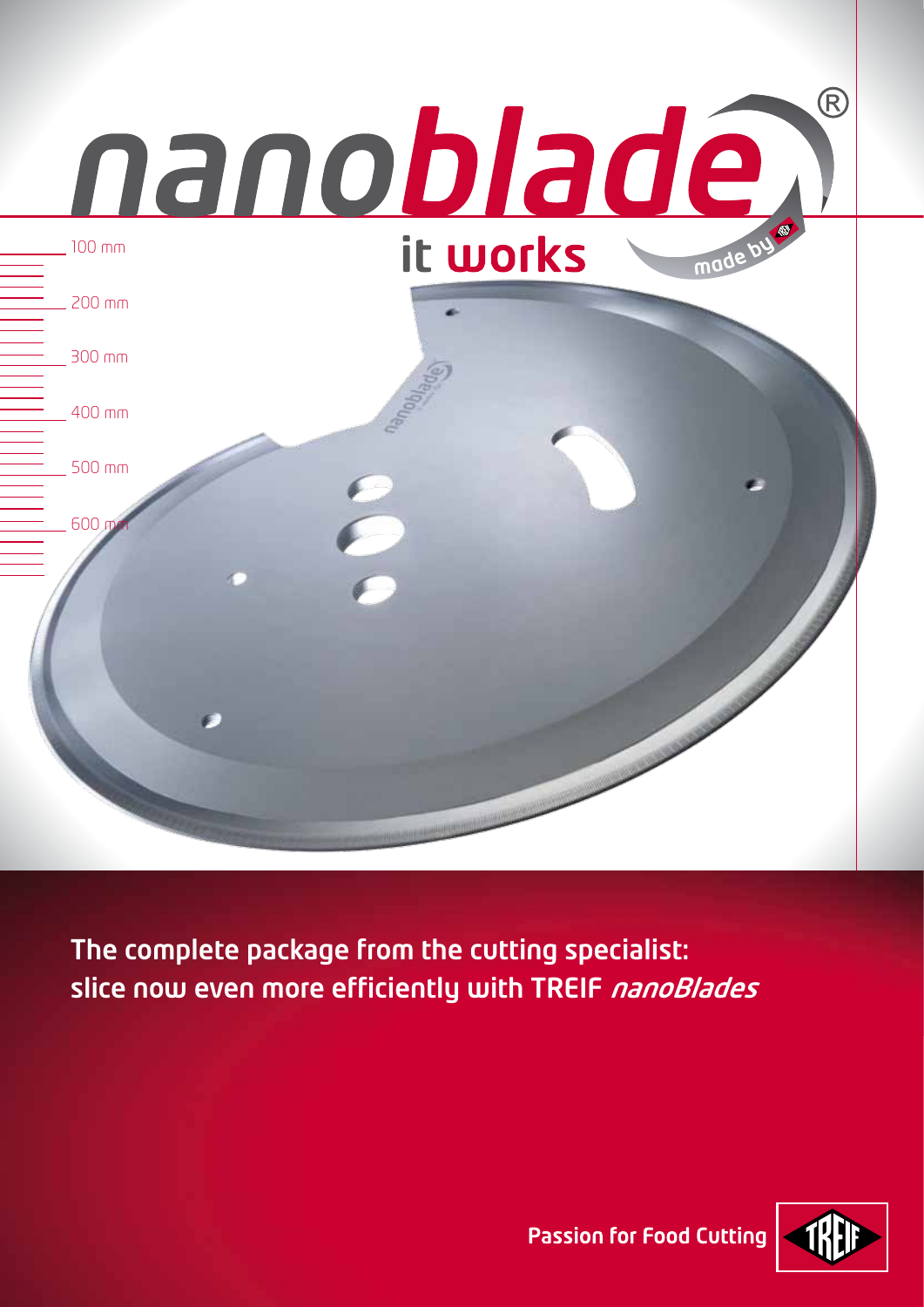

# Higher yield — higher process reliability — less cost

TREIF nanoBlades: Use 100 % of your cutting machine's potential by using the optimum blade. TREIF develops and manufactures machine and blade as one unit — the only way to achieve an optimum cutting result.

And — at the end of the day, you also save cost. TREIF blades are designed for a **long service life**. High quality steel, complex manufacturing processes on the highest level including sophisticated mechanisms for engraving the blade and a sharpening service that focuses on fast sharpening as well as on quality and a long service life of the blades — all this speaks for itself.

#### TREIF nanoBlades - Your benefits at a glance:

- Ideal cutting conditions, consistent cutting quality due to best possible interaction between TREIF quality blades and TREIF machine
- Best possible use of your cutting machine's potential and consequently higher yield
- High degree of process reliability
- • Long cutting-edge life and long service life of the blade through use of high-quality blade steel, lowest possible tolerance limits in manufacturing and professional, lowwear sharpening and regrinding
- No risk of damage or additional wear on other machine parts (e.g. bearing, cutting frame) through non-expert blade treatment
- Sharpening devices for TREIF blades (HS models)

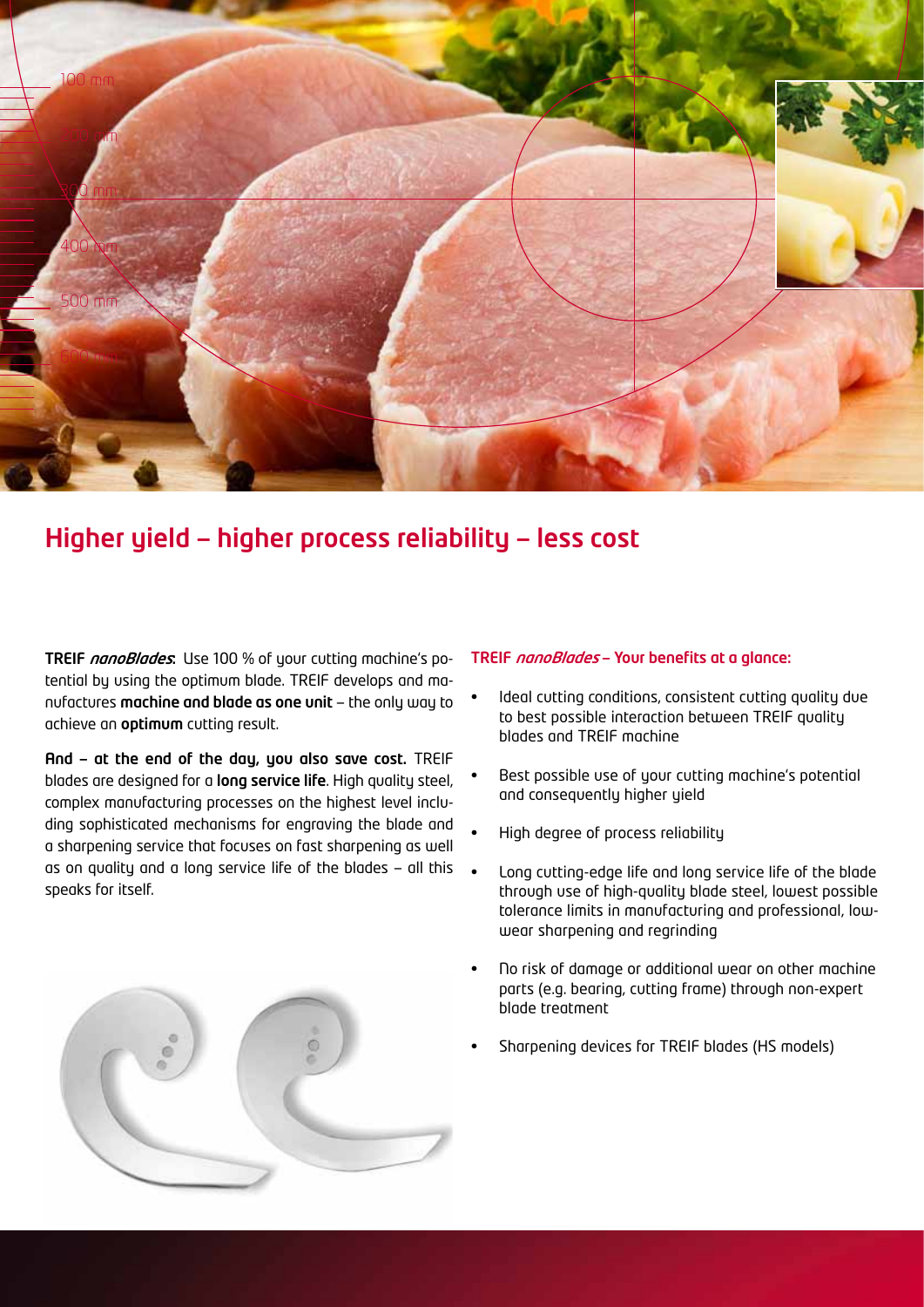

# Blade and machine from one source: the optimum for your products



Precision down to the last detail: For dicing, the minimum distance between cutting blade and the gridset ("scissors` cutting principle") is one of the essential prerequisite for achieving excellent cutting results. The cutting blade is manufactured by TREIF.



The requirements set by the TREIF engineers of the department "blade development" can be implemented precisely thanks to in-house blade manufacturing.



For portion cutting (e.g. cutlets), cutting accuracy, (weight) precision and therefore yield greatly depend on the correct quality of the blade.



TREIF manufactures blades to the exact requirements for ideal cutting conditions.



Manufacturing of the slicer blades with Lotus engraving (TREIF patent) is a sophisticated and complex process. It creates a non-stick effect which is particularly crucial for easily adhering, soft products such as boiled sausage or cheese. Last but not least, this also reduces cooling cost.



The slicer blades are manufactured in-house at TREIF. The engraving of the blade is crucial. At TREIF, the toothing is not only ground off but also precisely recreated.



As the only manufacturer of bread slicing machines, TREIF also develops and manufactures the blades in-house. They have a special coating and special toothing — important preconditions for slicing fresh bread without blade lubrication.



The wafer-thin gold cut blade slices even soft, airy bread with or without solid crust perfectly. These types of bread are regarded as "sensitive" and difficult to slice.